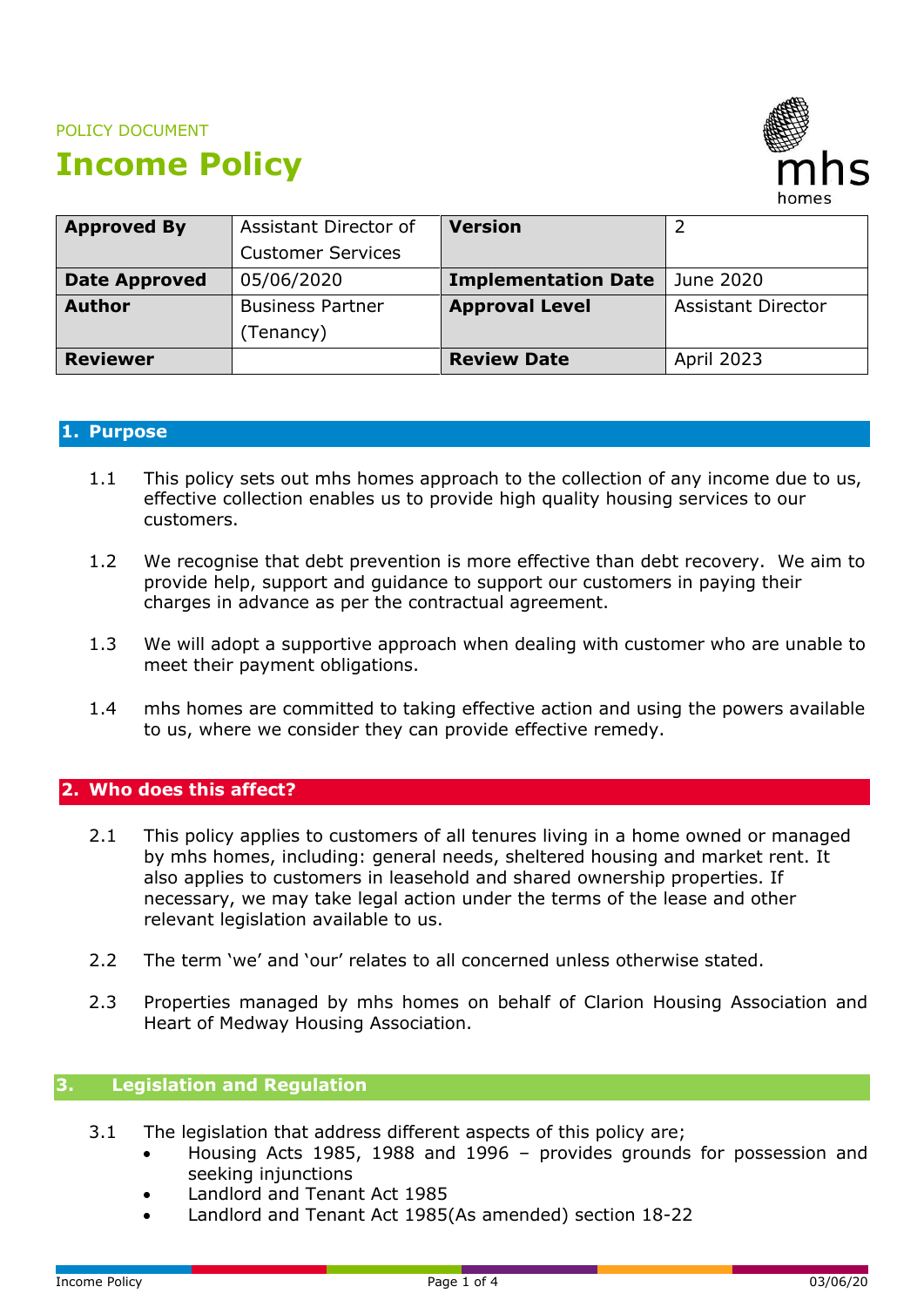To ensure effective collection of our income we will;

- 4.1 Ensure that our staff are trained and have the knowledge and confidence to effectively deal with customer queries.
- 4.2 Promptly advise customer of their arrears, using a range of contact methods, to prevent debt escalating.
- 4.3 Deal sensitively with cases involving the death, long term or permanent hospitalisation, or imprisonment of a customer.
- 4.4 Proactively refund credit balances where the credit exceeds the amount required by the contract between us, unless the customer expressly requests a higher balance be retained.
- 4.5 Encourage payment by Direct Debit as this provides the most cost-effective collection process, but to offer a flexible range of alternative payment methods for situations where Direct Debit is not suitable for a customer.
- 4.6 Offer advice and guidance in maximising income to enable customers to meet their financial commitments, if appropriate to do so.
- 4.7 Offer budgeting support and guidance to enable the customer to meet their financial commitments, if appropriate to do so
- 4.8 Signpost to suitable external agency for debt, welfare, housing and legal advice.
- 4.9 Follow a staged recovery process and record all communication in a clear accountable manner.
	- a) General Needs once in arrears (net of expected HB) customers will be regularly contacted. Where we are satisfied of a customers inability to make full payments due to a pending benefit claim, we may suspend arrears actions for a maximum of 4 weeks.
	- b) Home Owners once in arrears customers will be contacted at least monthly. If the property is subject to a mortgage, we may approach the bank to make missing payments on the customers behalf.
	- c) Garage once in arrears customers will be contacted regularly, if arrears exceed 4 weeks, the licence will be terminated.
- 4.10 Use Alternative Payment Arrangement's to collect Universal Credit payments for housing costs direct from the DWP, where customers are in arrears. We will do this after notifying our customers and regularly review these arrangements to ensure they remain appropriate.
- 4.11 To ensure that eviction/lease forfeiture or termination of tenure only takes place as a last resort, when all appropriate preventative methods have failed.
- 4.12 Other than in exceptional circumstances we will not re-house, transfer or allow to mutually exchange (subject to legislative requirements) customers with rent arrears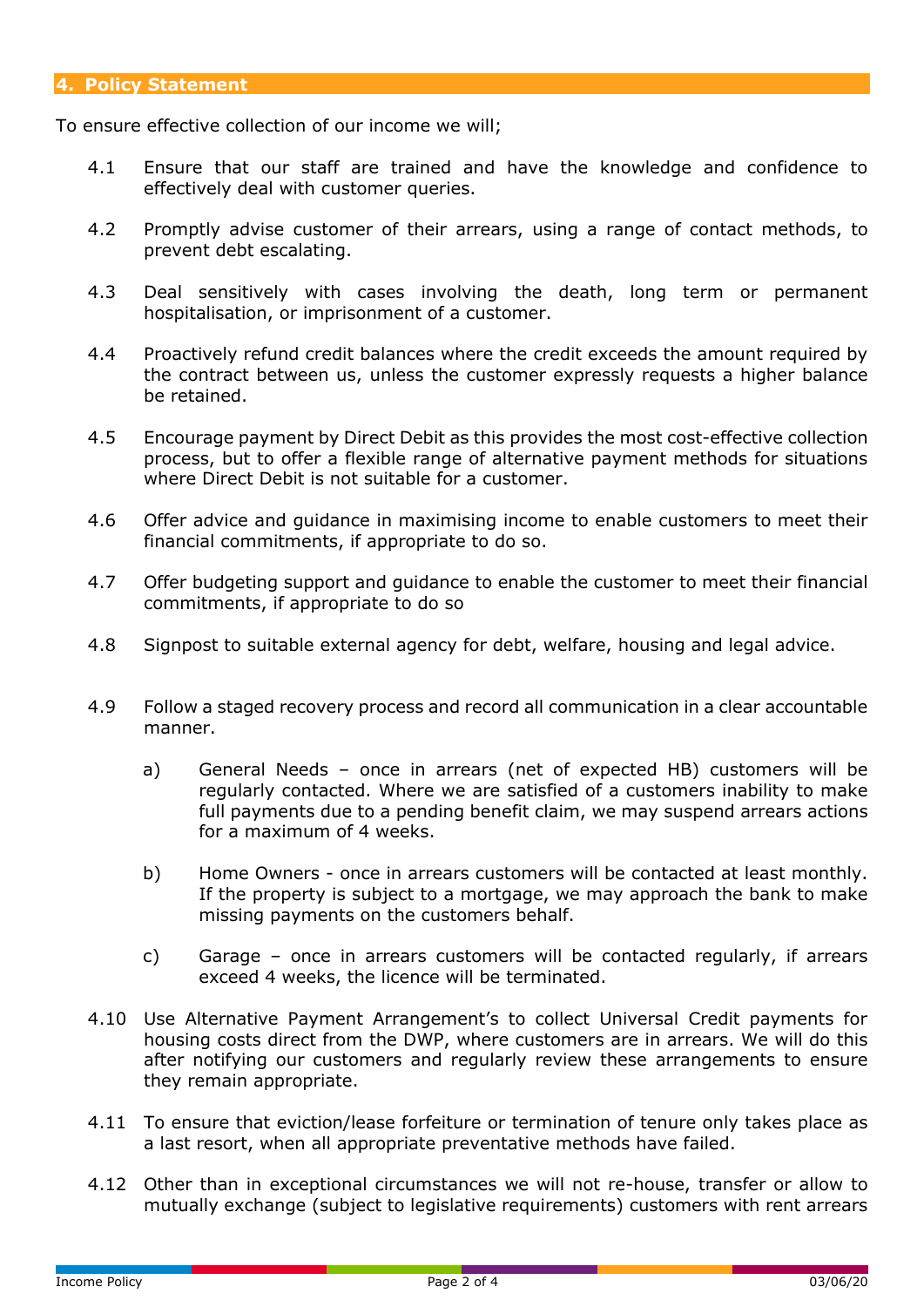unless half their debt is paid and an arrangement to pay has been maintained for a minimum of six months.

#### **5. Arrangements**

- 5.1 When entering into a payment plan, we will ensure that the terms of the agreement are affordable.
- 5.2 With the agreement of customers, we will complete income and expenditures to ensure affordability.
- 5.3 long term arrangements
	- a) General Needs we will not enter into arrangements which will take longer than 6 years to recover, unless directed by a court order.
	- b) Homeowners repayment terms will be limited to 12 months (we reserve the right to charge interest as outlined in the lease)
	- c) Market Rent repayment terms will be limited to 12 months
	- d) Garages terms for repayment of debt will be limited to 2 months

#### **6. Former Tenants**

- 6.1 We may use trace agents to locate former customers where it is cost effective to do so, to enable us to either refund credits due or pursue collection of outstanding debt.
- 6.2 We will take legal action to recover former tenant debt where it is cost effective to do so. Where the cost of recovery is likely to exceed the outstanding debt, the debt will be written off.
- 6.3 Legal action taken may have an adverse effect on a customer's credit score.
- 6.4 Where a former customer approaches us to repay an outstanding debt, we may take a view on accepting a % (usually no less than 65%) in full and final settlement in preference to a long-term arrangement which will take longer than 6 years to recover.
- 6.5 Where we have written off or written back an account, if approached by the customer we may cancel that transaction and either refund or collect the amount outstanding.

#### **7. Compliance**

- 7.1 This policy aims to satisfy the requirements of the Rent Standard 2020.
- 7.2 We will only share information that meets the requirements of the Data Protection Act 1998. Confidentiality and impartiality will always be exercised by mhs homes.

## **8. Equality Statement**

This policy applies to customers of all tenures living in a home owned or managed by mhs homes. mhs homes wants to make sure that no person receives less favourable treatment from the organisation on the grounds of age, disability, gender reassignment, marriage, civil partnership, pregnancy, religion or belief, race, sex or sexual orientation.